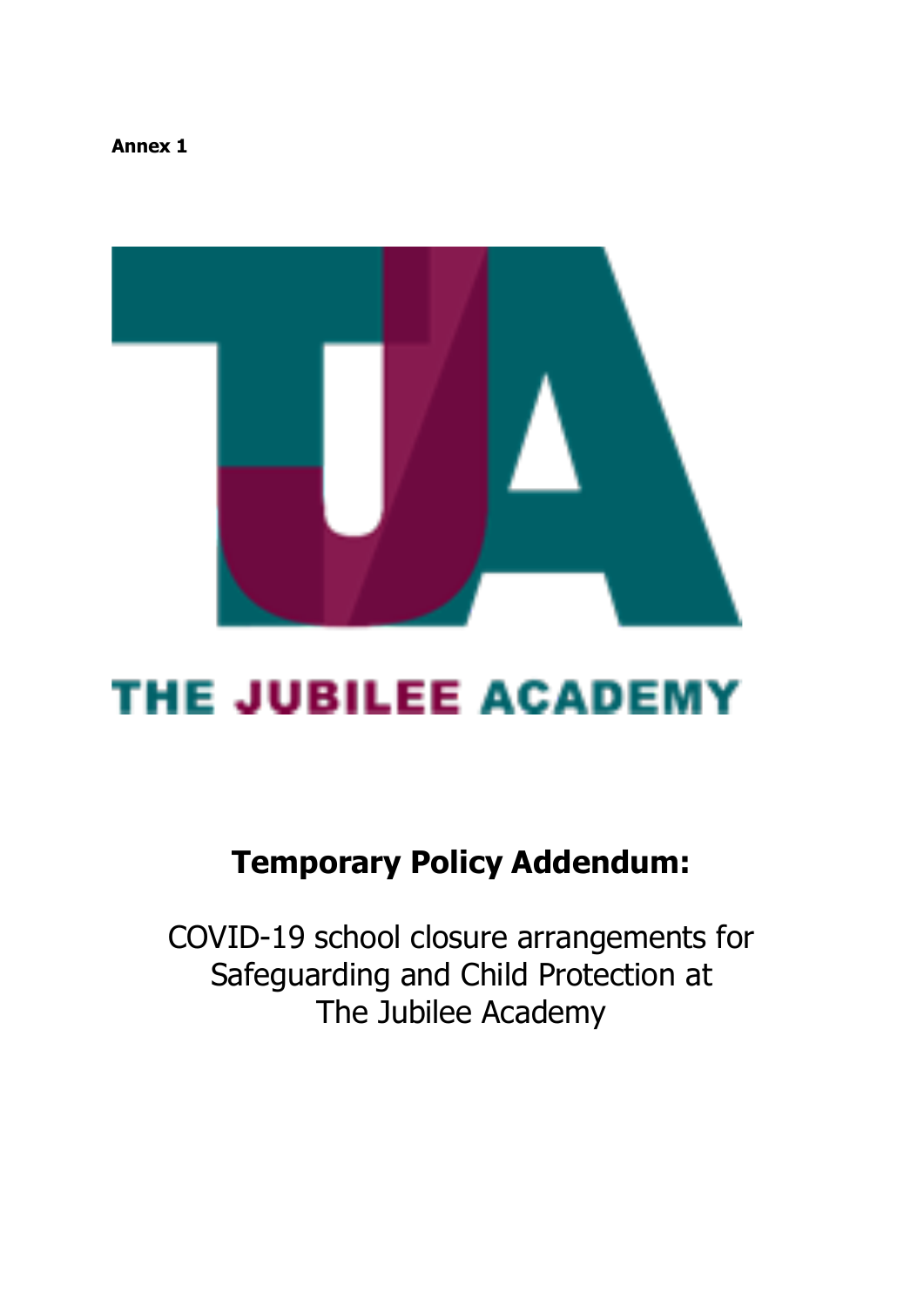## <span id="page-1-0"></span>**Context**

During the period of national lockdown, primary, secondary, alternative provision and special schools will remain open to vulnerable children and young people and the children of critical workers only (recognising that the characteristics of the cohorts in special schools and alternative provision will mean these settings continue to offer face to face provision for all pupils, where appropriate).

All other pupils should receive remote education. Pupils who are self-isolating should not attend school.

School opening is currently set as:

| Return dates for primary and secondary<br>schools and colleges in England                                                                                                                                                                                            |                                                    |                                                      |                                                         |  |  |
|----------------------------------------------------------------------------------------------------------------------------------------------------------------------------------------------------------------------------------------------------------------------|----------------------------------------------------|------------------------------------------------------|---------------------------------------------------------|--|--|
| Year group                                                                                                                                                                                                                                                           | w/c 4 Jan                                          | w/c 11 Jan                                           | w/c 18 Jan                                              |  |  |
| Exam years<br>(years 11 and 13)                                                                                                                                                                                                                                      | Prioritise remote<br>education                     | <b>Return to school</b>                              | Continue at school                                      |  |  |
| Primary<br>$(years 1-6)$                                                                                                                                                                                                                                             | Return to school<br>with some local<br>exceptions* | Continue at school<br>with some local<br>exceptions* | Continue at school<br>with some local<br>exceptions*    |  |  |
| Secondary /<br>college<br>(years 7-10 and 12)                                                                                                                                                                                                                        | Prioritise remote<br>education                     | Prioritise remote<br>education                       | Full return to<br>school with some<br>local exceptions* |  |  |
| Primary / secondary<br>vulnerable and<br>critical worker                                                                                                                                                                                                             | Return to school                                   | Continue at school                                   | Continue at school                                      |  |  |
| Special school                                                                                                                                                                                                                                                       | Return to school<br>encouraged                     | Continue at school                                   | Continue at school                                      |  |  |
| Alternative<br>provision                                                                                                                                                                                                                                             | Return to school                                   | Continue at school                                   | Continue at school                                      |  |  |
| In some local areas, under the contingency framework students will have remote<br>$\ast$<br>education except for exam years and vulnerable and critical worker children.<br>Special schools for primary years should continue to allow pupils to attend<br>full time |                                                    |                                                      |                                                         |  |  |

This addendum of the **THE JUBILEE ACADEMY** Safeguarding, and Child Protection policy contains details of our individual safeguarding arrangements in the following areas:

THE JUBILEE ACADEMY is in Tier 4.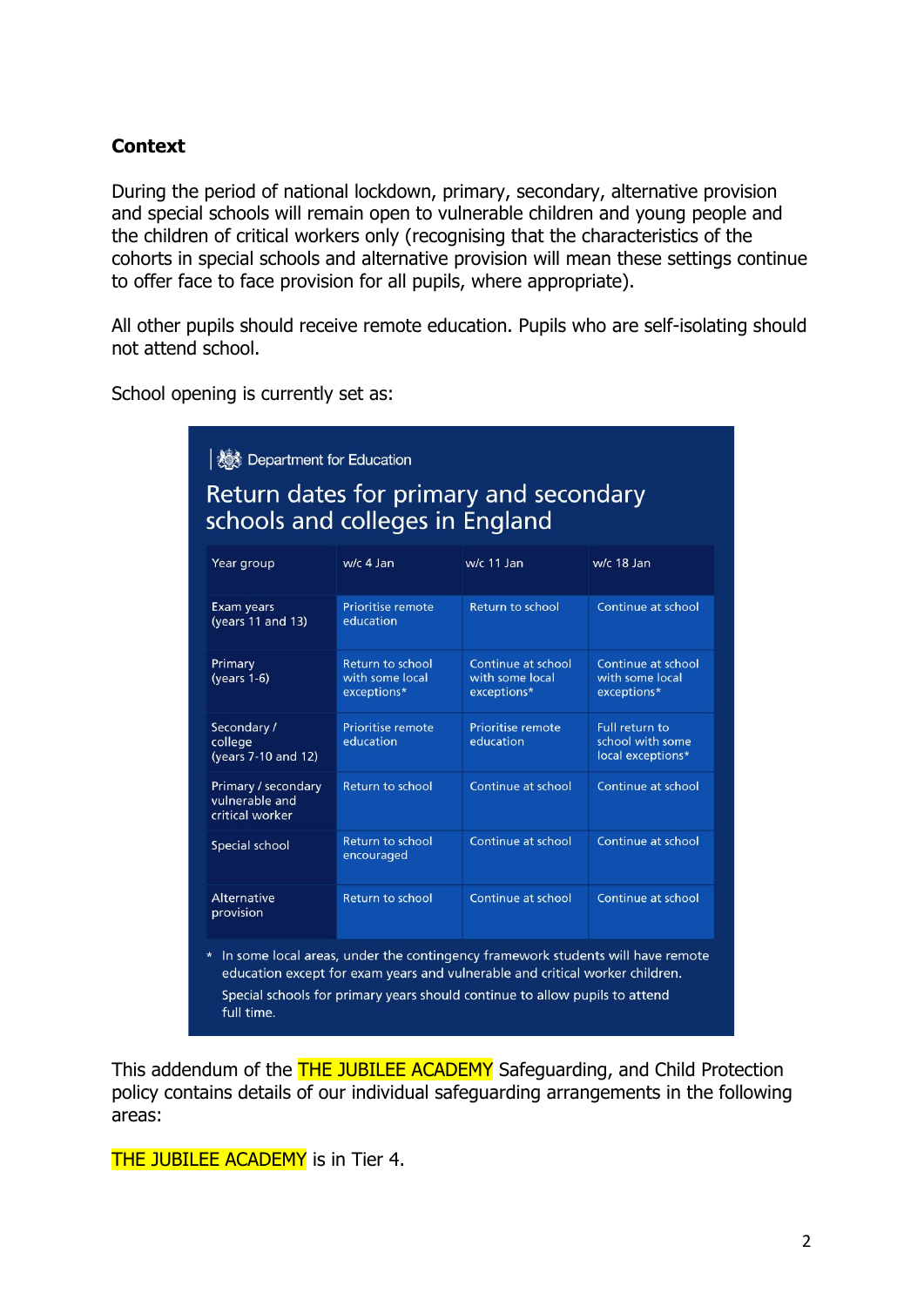# **ContentTable**

| Support from the Multi-Academy Trust  Error! Bookmark not defined. |  |
|--------------------------------------------------------------------|--|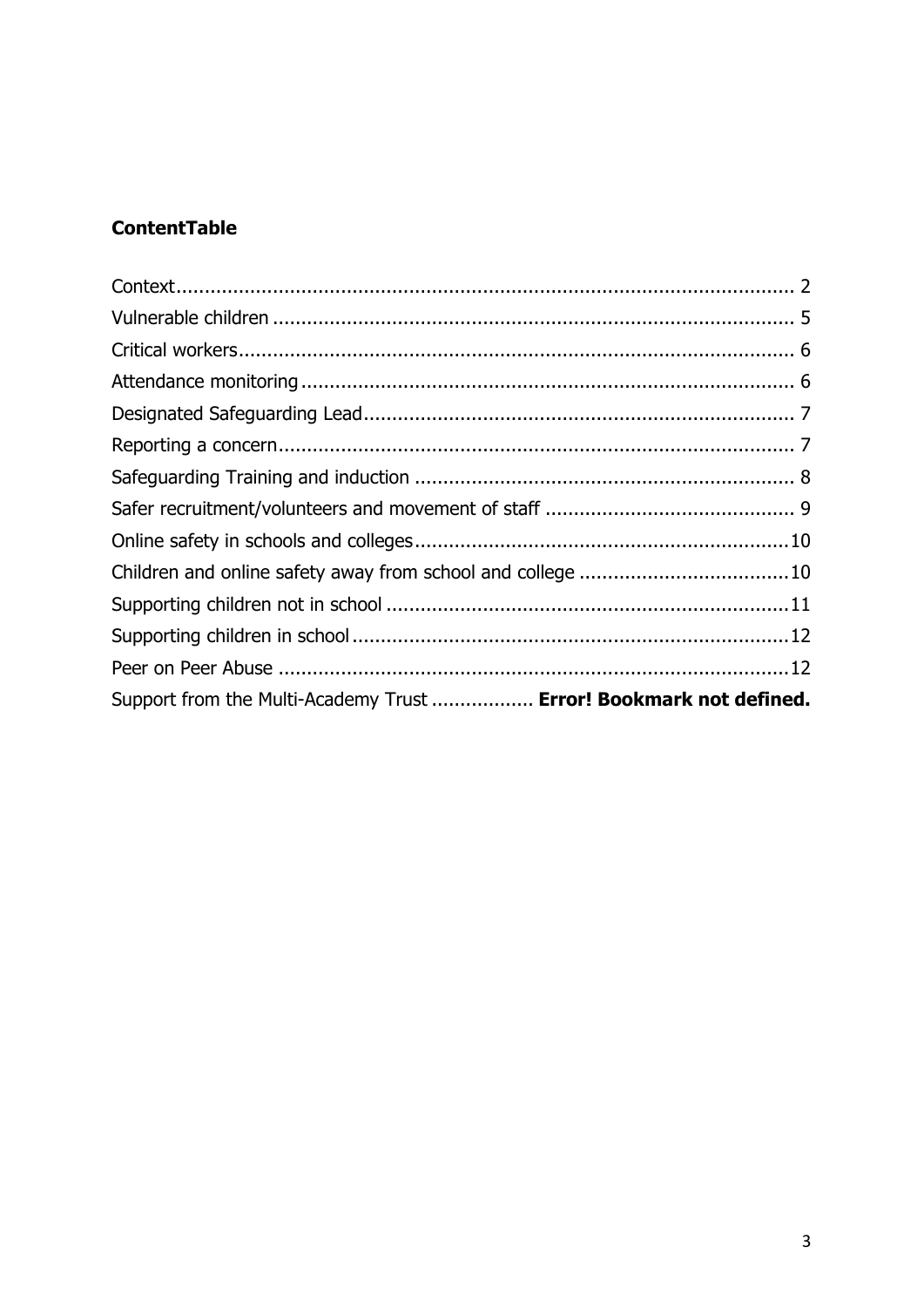#### **Important contacts**

| <b>ROLE</b>                                                                                           | <b>NAME</b>                   | <b>CONTACT</b><br><b>DETAILS</b> | <b>Email</b>                          |
|-------------------------------------------------------------------------------------------------------|-------------------------------|----------------------------------|---------------------------------------|
| Designated<br>safeguarding<br>lead (DSL)                                                              | Marlon<br><b>Boothe</b>       |                                  | m.boothe@thejubileeacademy.org.uk     |
| Deputy DSL                                                                                            | Darren<br>Sutherland          | 07414902957                      | d.sutherland@thejubileeacademy.org.uk |
| Designated<br>member of<br>senior<br>leadership<br>team if DSL<br>(and deputy)<br>can't be on<br>site | <b>Mike</b><br><b>Jarrett</b> | 07527671224                      | m.jarrett@thejubileeacademy.org.uk    |
| Headteacher                                                                                           | <b>Mike</b><br><b>Jarrett</b> | 07527671224                      | m.jarrett@thejubileeacademy.org.uk    |
| Local authority<br>designated<br>officer (LADO)                                                       | Janice<br><b>Miller</b>       |                                  | Janice.Miller@harrow.gov.uk           |
| Chair of<br>governors                                                                                 | Howard<br>Freed               | 07922119294                      | howardfreed@me.com                    |
| Safeguarding<br>Governor                                                                              | <b>Becky</b><br>Cozens        | 07930198158                      | cozens@hatchend.harrow.sch.uk         |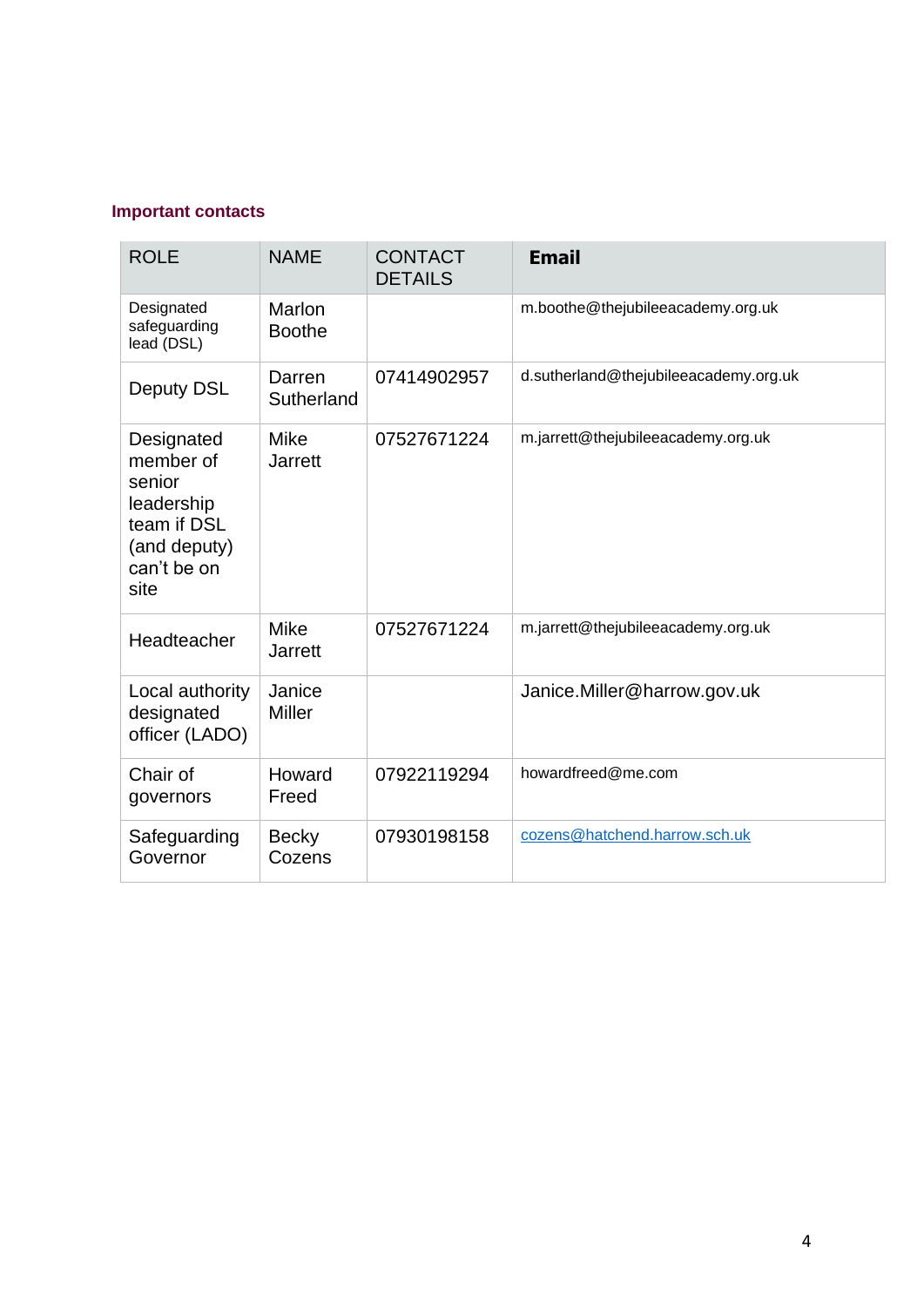## <span id="page-4-0"></span>**Vulnerable children**

Vulnerable children and young people include those who:

- are assessed as being in need under section 17 of the Children Act 1989, including children and young people who have a child in need plan, a child protection plan or who are a looked-after child;
- have an education, health and care (EHC) plan;
- have been identified as otherwise vulnerable by educational providers or local authorities (including children's social care services), and who could therefore benefit from continued full-time attendance, this might include:
	- $\circ$  children and young people on the edge of receiving support from children's social care services or in the process of being referred to children's services
	- $\circ$  adopted children or children on a special quardianship order
	- o those at risk of becoming NEET ('not in employment, education or training')
	- o those living in temporary accommodation
	- $\circ$  those who are young carers
	- $\circ$  those who may have difficulty engaging with remote education at home (for example due to a lack of devices or quiet space to study)
	- o care leavers
	- $\circ$  others at the provider and local authority's discretion including pupils and students who need to attend to receive support or manage risks to their mental health.

Eligibility for free school meals in and of itself is not a determining factor in assessing vulnerability.

Senior leaders, especially the Designated Safeguarding Lead (and deputy) know who our most vulnerable children are. They have the flexibility to offer a place to those on the edge of receiving children's social care support.

THE JUBILEE ACADEMY will continue to work with and support children's social workers to help protect vulnerable children. This includes working with and supporting children's social workers and the local authority virtual school head (VSH) for looked-after and previously looked-after children. The lead person for this will be: Mr Marlon Boothe

There is an expectation that vulnerable children who have a social worker will attend an education setting, so long as they do not have underlying health conditions that put them at increased risk. In circumstances where a parent does not want to bring their child to an education setting, and their child is considered vulnerable, the social worker and THE JUBILEE ACADEMY will explore the reasons for this directly with the parent.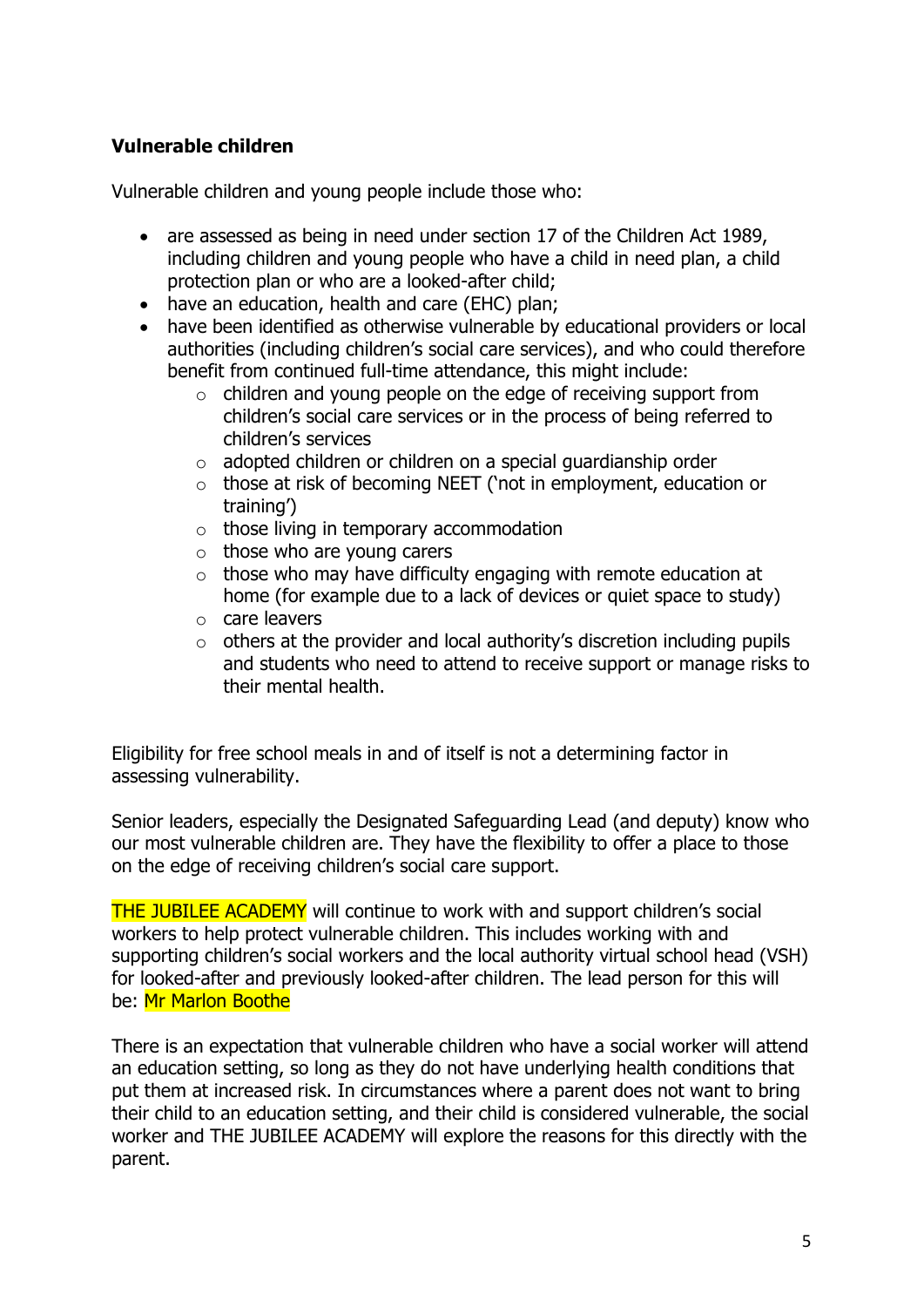Where parents are concerned about the risk of the child contracting COVID19, THE **JUBILEE ACADEMY** or the social worker will talk through these anxieties with the parent/carer following the advice set out by Public Health England.

THE JUBILEE ACADEMY will encourage our vulnerable children and young people to attend a school, including remotely if needed.

#### <span id="page-5-0"></span>**Critical workers**

Parents whose work is critical to the coronavirus [\(COVID-19\) and EU transition](https://www.gov.uk/government/publications/coronavirus-covid-19-maintaining-educational-provision/guidance-for-schools-colleges-and-local-authorities-on-maintaining-educational-provision)  [response](https://www.gov.uk/government/publications/coronavirus-covid-19-maintaining-educational-provision/guidance-for-schools-colleges-and-local-authorities-on-maintaining-educational-provision) include those who work in health and social care and in other key sectors. Children with at least one parent or carer who is a critical worker can go to school if required. This includes parents who may be working from home.

#### <span id="page-5-1"></span>**Attendance monitoring**

All pupils who are not eligible to be in school should be marked as Code X. They are not attending because they are following public health advice.

As vulnerable children are still expected to attend school full time, they should not be marked as Code X if they are not in school (except if they are shielding, selfisolating or quarantining). If the parent of a vulnerable child wishes their child to be absent, the parent should let the school know.

The Department expects schools to grant applications for leave of absence given the exceptional circumstances. This should be recorded as code C (leave of absence authorised by the school) unless another authorised absence code is more applicable

Clinically extremely vulnerable pupils are also advised not to attend school.

Schools should continue to record attendance in the register.

Schools should follow up on absences of the pupils who are expected to be in school but where a parent wishes for their child to be absent, we expect schools to authorise the absence during this national lockdown period. Absence will not be penalised.

Children for whom on-site provision is being provided should be recorded in line with the normal school attendance requirements.

Shielding advice is currently in place in tier 4 areas, and so all children still deemed clinically extremely vulnerable are advised not to attend school.

THE JUBILEE ACADEMY and social workers will agree with parents/carers whether children in need should be attending school  $-$  THE JUBILEE ACADEMY will then follow up on any pupil that they were expecting to attend, who does not.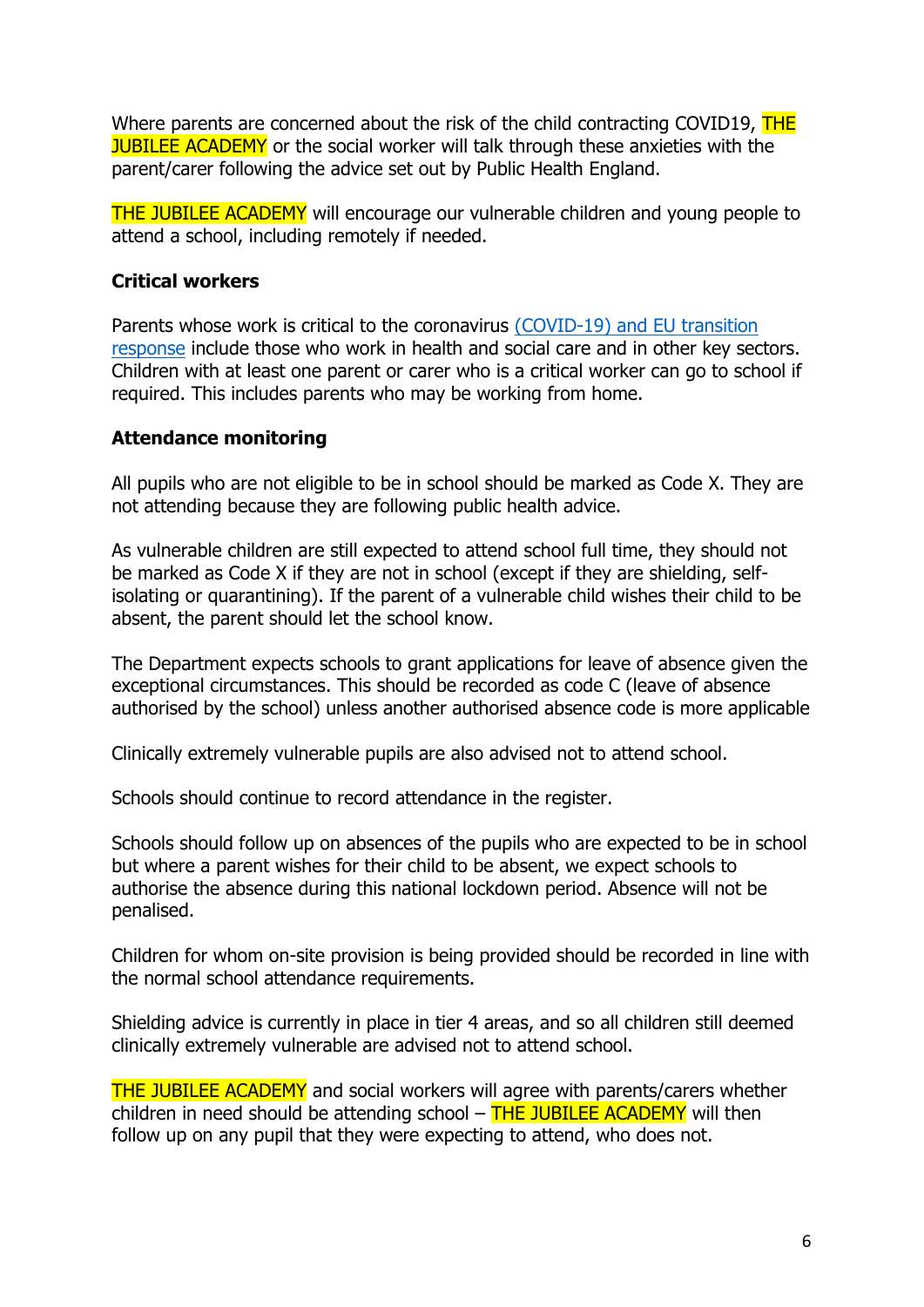**THE JUBILEE ACADEMY** will also follow up with any parent or carer who has arranged care for their child(ren) and the child(ren) subsequently do not attend.

Phone calls will be made to the parents/carers in these circumstances.

To support the above, **THE JUBILEE ACADEMY** will, when communicating with parents/carers and carers, confirm emergency contact numbers are correct and ask for any additional emergency contact numbers where they are available.

In all circumstances where a vulnerable child does not take up their place at school, or discontinues, THE JUBILEE ACADEMY will notify their social worker.

#### <span id="page-6-0"></span>**Designated Safeguarding Lead**

THE JUBILEE ACADEMY school has a Designated Safeguarding Lead (DSL) and a Deputy DSL.

**The Designated Safeguarding Lead is:** Mr Marlon Boothe

#### **The Deputy Designated Safeguarding Lead is:** Mr Darren Sutherland

The optimal scenario is to have a trained DSL (or deputy) available on site. Where this is not the case a trained DSL (or deputy) will be available to be contacted via phone or online video - for example when working from home.

Where a trained DSL (or deputy) is not on site, in addition to the above, a senior leader will assume responsibility for co-ordinating safeguarding on site.

This might include updating and managing access to child protection online management system, CPOMS and liaising with the offsite DSL (or deputy) and as required liaising with children's social workers where they require access to children in need and/or to carry out statutory assessments at the school or college.

THE JUBILEE ACADEMY staff and volunteers will have access to a trained DSL (or deputy).

The DSL will continue to engage with social workers, and attend all multi-agency meetings, which can be done remotely.

#### <span id="page-6-1"></span>**Reporting a concern**

Where staff have a concern about a child, they should continue to follow the process outlined in the school Safeguarding Policy, this includes making a report via CPOMS, which can be done remotely. This must be logged by 4pm on the day the concern is raised.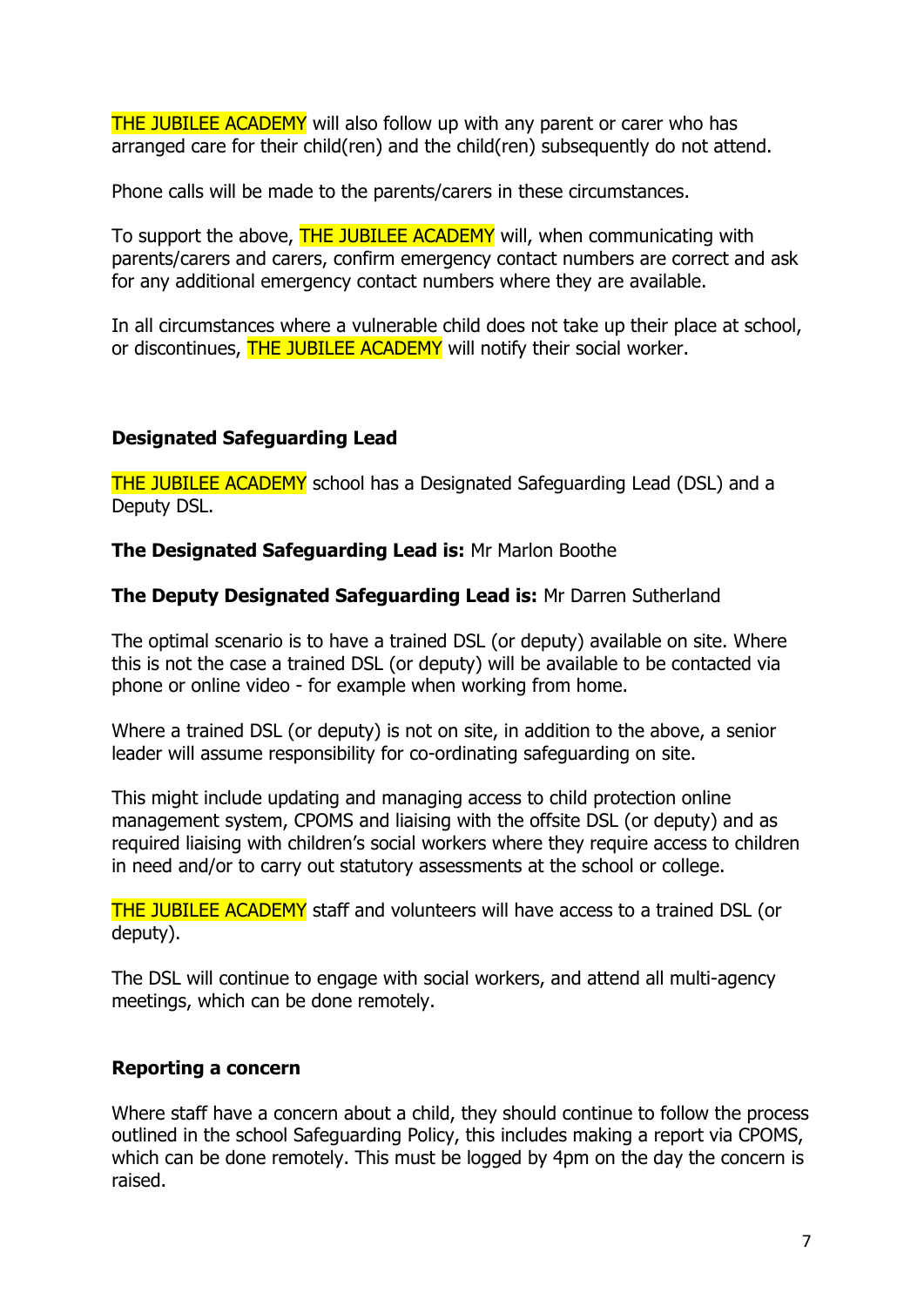If a concern is raised out of hours, the staff member should report the concern on CPOMS and alert the Trust Safeguarding Manager using the contacts outlined in the school safeguarding policy. If a response is not received, you must continue to exhaust all contacts in the key contact section of the school child protection policy.

In the unlikely event that a member of staff cannot access their CPOMS from home, they should email the Designated Safeguarding Lead, Headteacher and the Trust Safeguarding Manager. This will ensure that the concern is received.

Staff are reminded of the need to report any concern immediately and without delay.

Where staff are concerned about an adult working with children in the school, they should use a yellow form to report the concern to the headteacher.

If there is a requirement to make a notification to the headteacher whilst away from school, this should be done verbally over the phone and followed up with an email to the head teacher to confirm the discussion. The Trust Safeguarding Manager must be included in this email.

Concerns around the Headteacher should be directed to the Chair of Governors.

The Multi-Academy Trust will continue to offer support in the process of managing allegations.

#### <span id="page-7-0"></span>**Safeguarding Training and induction**

All existing school staff have had safeguarding training and have read part 1 of Keeping Children Safe in Education (2020). The DSL should communicate with staff any new local arrangements, so they know what to do if they are worried about a child.

Where new staff are recruited, or new volunteers enter **THE JUBILEE ACADEMY**, they will continue to be provided with a safeguarding induction.

If staff are deployed from another education or children's workforce setting to our school, we will consider the DfE supplementary guidance on safeguarding children during the COVID-19 pandemic and will accept portability as long as the current employer confirms in writing that: -

- the individual has been subject to an enhanced DBS and children's barred list check
- there are no known concerns about the individual's suitability to work with children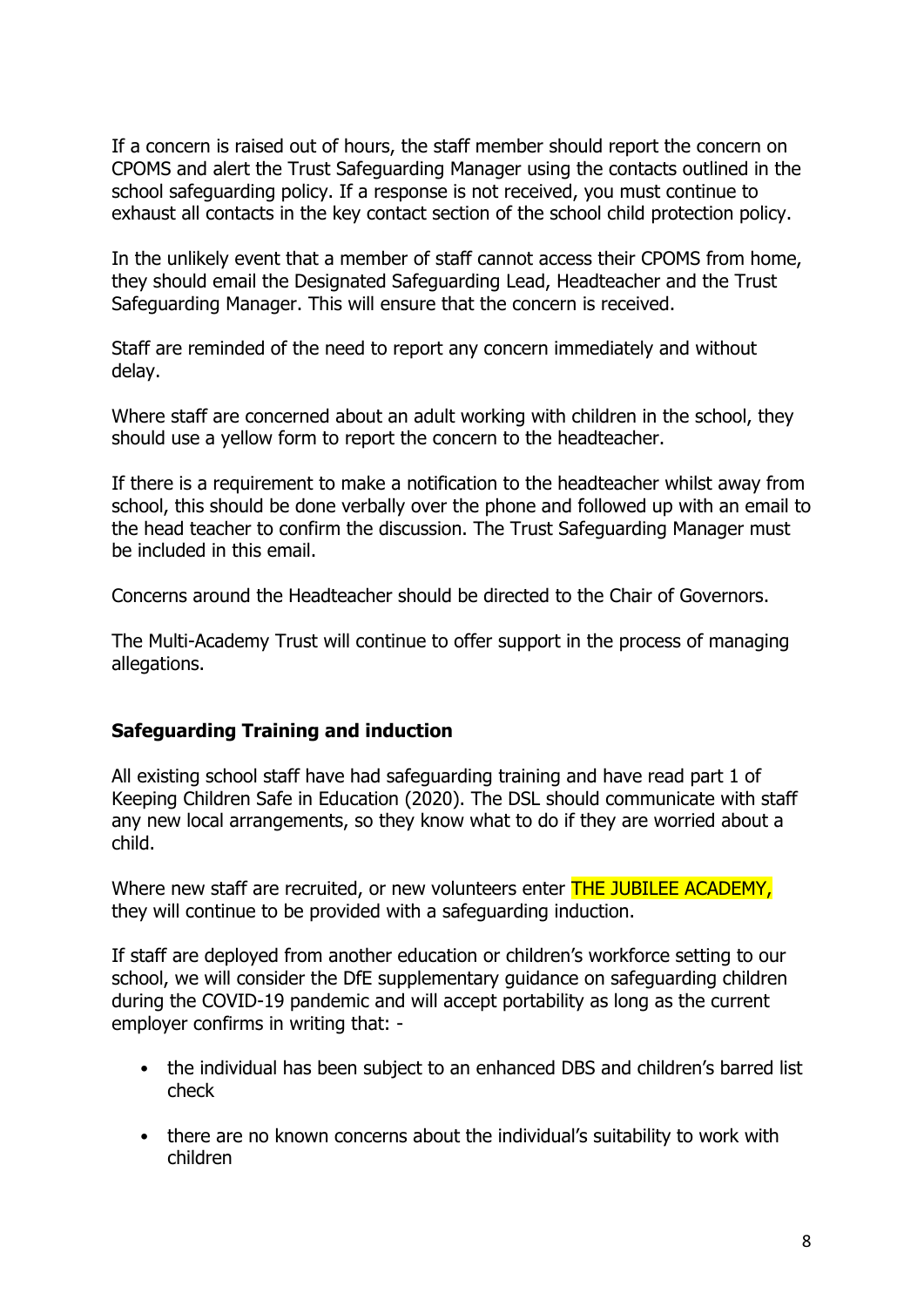• there is no ongoing disciplinary investigation relating to that individual

For movement within the Trust, schools should seek assurance from the Multi-Academy Trust (MAT) HR Manager that the member of staff has received appropriate safeguarding training.

<span id="page-8-0"></span>Upon arrival, they will be given a copy of the receiving setting's child protection policy, confirmation of local processes and confirmation of DSL arrangements.

#### **Safer recruitment/volunteers and movement of staff**

It remains essential that people who are unsuitable are not allowed to enter the children's workforce or gain access to children.

When recruiting new staff, **THE JUBILEE ACADEMY** will continue to follow the relevant safer recruitment processes for their setting, including, as appropriate, relevant sections in part 3 of Keeping Children Safe in Education (2020) (KCSIE).

If staff are deployed from another education or children's workforce setting to our school, we will take into account the DfE supplementary guidance on safeguarding children during the COVID-19 pandemic and will accept portability as long as the current employer confirms in writing that: -

- the individual has been subject to an enhanced DBS and children's barred list check
- there are no known concerns about the individual's suitability to work with children
- there is no ongoing disciplinary investigation relating to that individual

Where **THE JUBILEE ACADEMY** are utilising volunteers, we will continue to follow the checking and risk assessment process as set out in paragraphs 167 to 172 of KCSIE. Under no circumstances will a volunteer who has not been checked be left unsupervised or allowed to work in regulated activity.

THE JUBILEE ACADEMY will continue to follow the legal duty to refer to the DBS anyone who has harmed or poses a risk of harm to a child or vulnerable adult. Full details can be found at paragraph 163 of KCSIE.

THE JUBILEE ACADEMY will continue to consider and make referrals to the Teaching Regulation Agency (TRA) as per paragraph 166 of KCSIE and the TRA's 'Teacher misconduct advice for making a referral.

Whilst acknowledging the challenge of the pandemic, it is essential from a safeguarding perspective that any school is aware, on any given day, which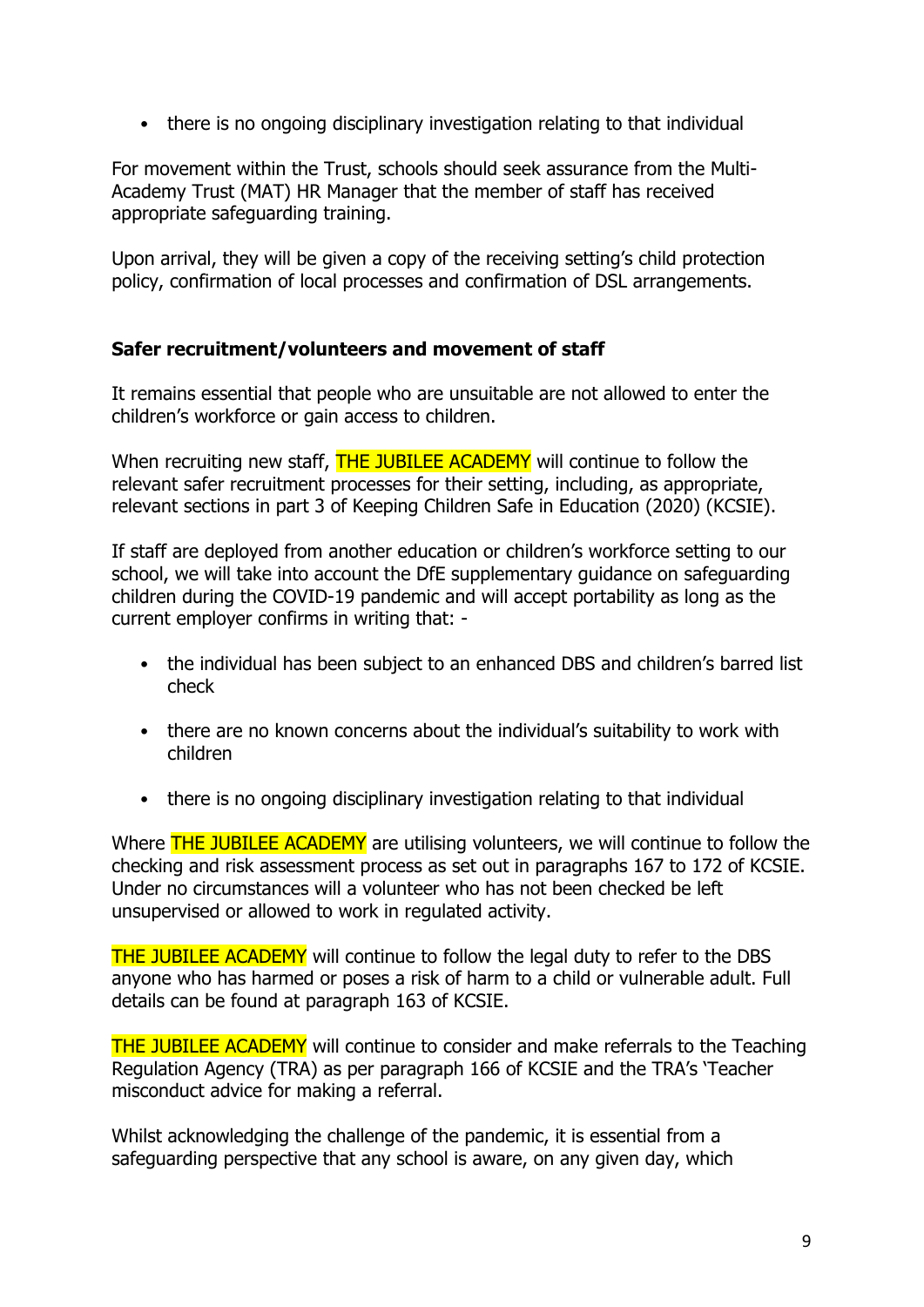staff/volunteers will be in the school or college, and that appropriate checks have been carried out, especially for anyone engaging in regulated activity.

As such, **THE JUBILEE ACADEMY** will continue to keep the single central record (SCR) up to date as outlined in paragraphs 148 to 156 in KCSIE.

#### <span id="page-9-0"></span>**Volunteers**

THE JUBILEE ACADEMY will use volunteers to assist in handing out and securing COVID-19 test kits to students and staff members. Other duties may be required such as building test kits, cleaning down areas and directing people.

Under no circumstances will a volunteer in respect of whom no checks have been obtained be left unsupervised or allowed to work in regulated activity.

Volunteers who, on an unsupervised basis provide personal care on a one-off basis in **THE JUBILEE ACADEMY**, will be in regulated activity. This means that if a volunteer is administrating a COVID-19 test whilst un-supervised, they will be in regulated activity and therefore require an Enhanced DBS with Barred List check.

Existing volunteers in regulated activity do not have to be re-checked if they have already had a DBS check (which includes barred list information).

Supervision must be:

- by a person who is in regulated activity.
- regular and day to day; and
- reasonable in all the circumstances to ensure the protection of children.

In appointing volunteers, the school will follow safer recruitment processes.

#### **Online safety in schools and colleges**

THE JUBILEE ACADEMY will continue to provide a safe environment, including online. This includes the use of an online filtering system.

Where students are using computers in school, appropriate supervision will be in place.

#### <span id="page-9-1"></span>**Children and online safety away from school and college**

It is important that all staff who interact with children, including online, continue to look out for signs a child may be at risk. Any such concerns should be dealt with as per the Child Protection Policy and where appropriate referrals should still be made to children's social care and as required, the police.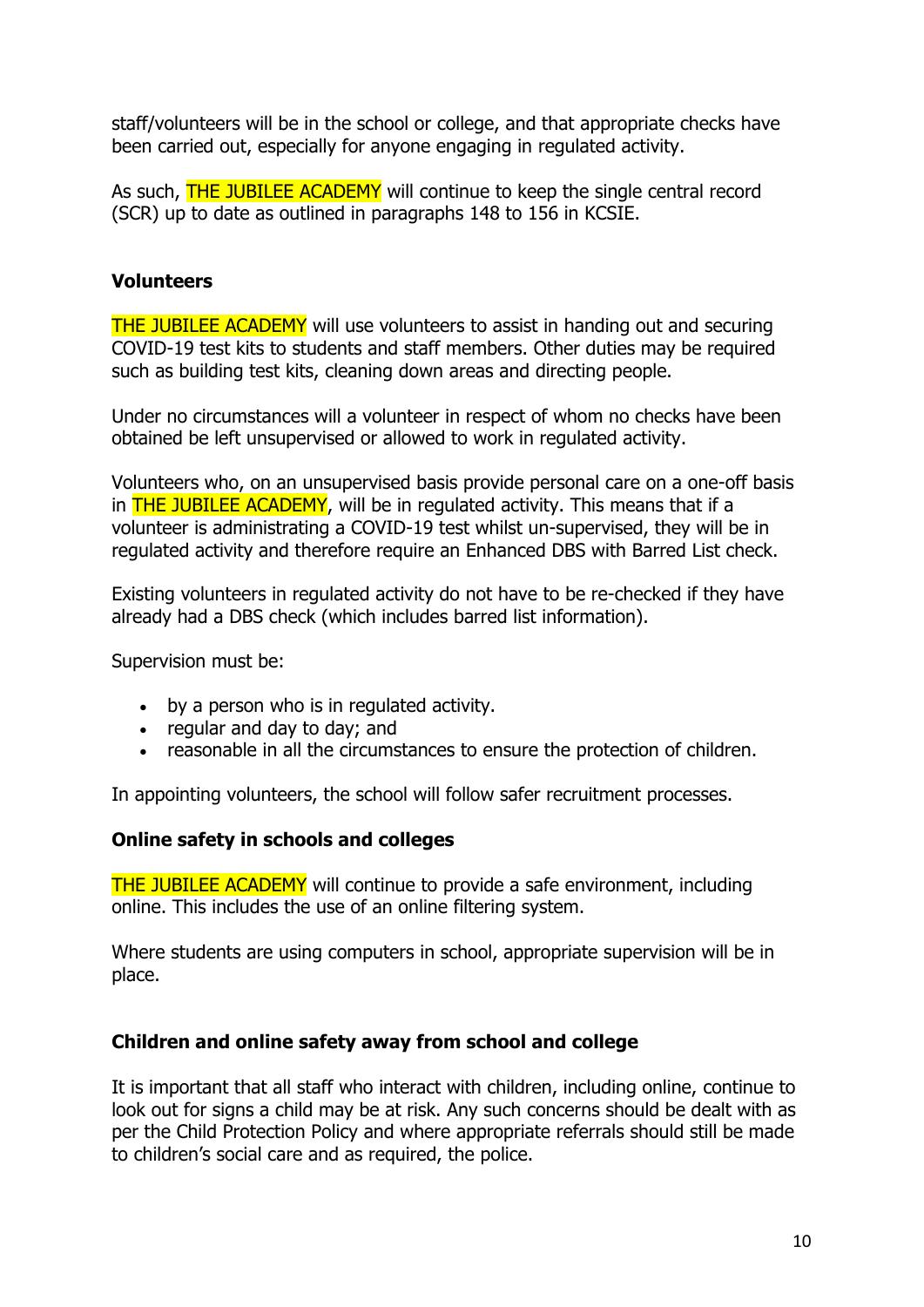Online teaching should follow the same principles as set out in the Schools Esafety Policy.

THE JUBILEE ACADEMY will ensure any use of online learning tools and systems is in line with privacy and data protection/GDPR requirements.

Below are some things to consider IF there are virtual lessons, especially where webcams are involved:

- No 1:1s, groups only
- Staff and children must wear suitable clothing, as should anyone else in the household.
- Any computers used should be in appropriate areas, for example, not in bedrooms; and the background should be blurred.
- The live class should be recorded so that if any issues were to arise, the video can be reviewed.
- Live classes should be kept to a reasonable length of time, or the streaming may prevent the family 'getting on' with their day.
- Language must be professional and appropriate, including any family members in the background.
- Staff must only use platforms specified by senior managers and approved by our IT network manager / provider to communicate with pupils
- Staff should record, the length, time, date and attendance of any sessions held.

#### <span id="page-10-0"></span>**Supporting children not in school**

THE JUBILEE ACADEMY is committed to ensuring the safety and wellbeing of all its Children and Young people.

Where the DSL has identified a child to be on the edge of social care support, or who would normally receive pastoral-type support in school, they should ensure that a robust communication plan is in place for that child or young person.

Details of this plan must be recorded on CPOMS, as should a record of contact have made.

The communication plans can include remote contact, phone contact, door-step visits. Other individualised contact methods should be considered and recorded.

THE JUBILEE ACADEMY and its DSL will work closely with all stakeholders to maximise the effectiveness of any communication plan.

This plan must be reviewed regularly and where concerns arise, the DSL will consider any referrals as appropriate.

The school will share safeguarding messages on its website and social media pages.